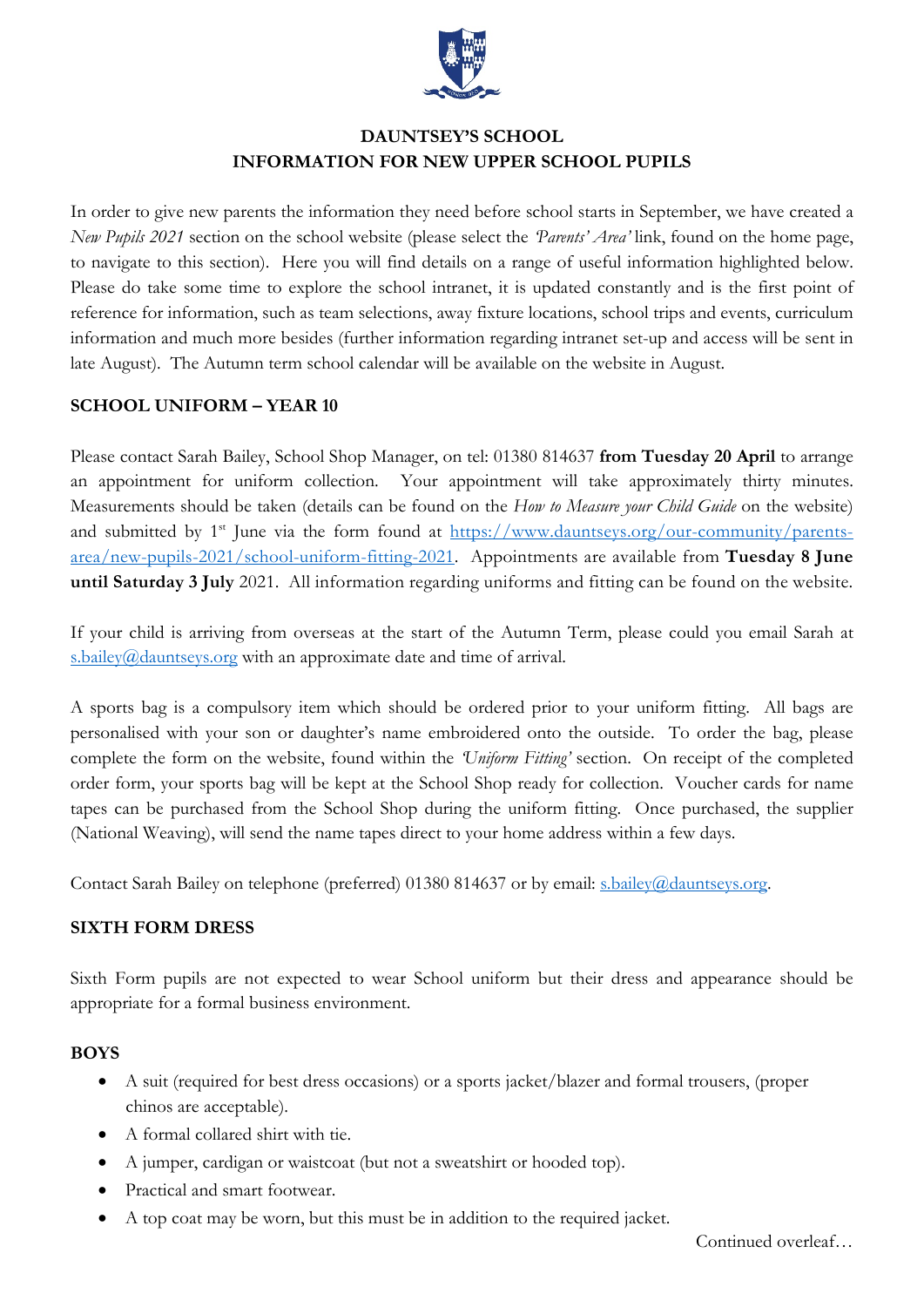• Jewellery, if worn, should not be discreet. Earrings may not be worn.

#### **GIRLS**

- A tailored suit or a tailored jacket, formal skirt, dress or trousers. The skirt or dress should be of approximately knee length.
- A formal blouse or top.
- A sweater, waistcoat or cardigan may be worn over a blouse or top.
- Practical and smart footwear.
- A top coat may be worn, but this must be in addition to the required jacket.
- Jewellery and make-up, if worn, should be discreet. If earrings are worn there should be only two in each ear.
- Corduroy, denim, canvas, fur or fleece clothing (including coats) or shoes are not appropriate.
- Clothes should not be over-sized or under-sized, nor should they be baggy, unclean or in a state of poor repair. Clothes and shoes should not be of an extreme colour or style, but discreet.
- No exposed midriffs or low-cut tops. Underwear should not be visible.
- No jeans-style trousers, sweatshirts or hoodies.

## **MEDICAL FORMS**

Medical forms are available for you to view as 'pdf' documents. Please could you complete the relevant medical form and return by post (or scan and email) to Carol Wilkinson at the Medical Centre.

| <b>Medical Health Form for Boarding Pupils</b> | Please complete and return by 17 May 2021 |
|------------------------------------------------|-------------------------------------------|
| <b>Medical Health Form for Day Pupils</b>      | Please complete and return by 17 May 2021 |

Contact Carol Wilkinson on telephone 01380 814576 or by email: [c.wilkinson@dauntseys.org.](mailto:c.wilkinson@dauntseys.org)

#### **DSPA**

The Dauntsey's School Parents Association, known as The DSPA is a charity foundation, set up to enable pupils to benefit from the wider resources of the Dauntsey's family; and to fund extraordinary activities and items outside of the School's normal remit by raising revenue from School and social events. The enclosed leaflet gives further information. Please join by completing the online form, giving permission for a one-off fee of £25 to be added to your School account. Contact: [dspa@dauntseys.org.](mailto:dspa@dauntseys.org)

#### **SPORTS KIT**

Upper School and Sixth Form pupils must wear school sports kit for games lessons and relevant kit when representing the school in matches. We suggest you confirm to Sarah Bailey, the School Shop Manager, which sports you will be playing before visiting the School Shop; she will then be able to advise accordingly. This can be done at the start of term in September.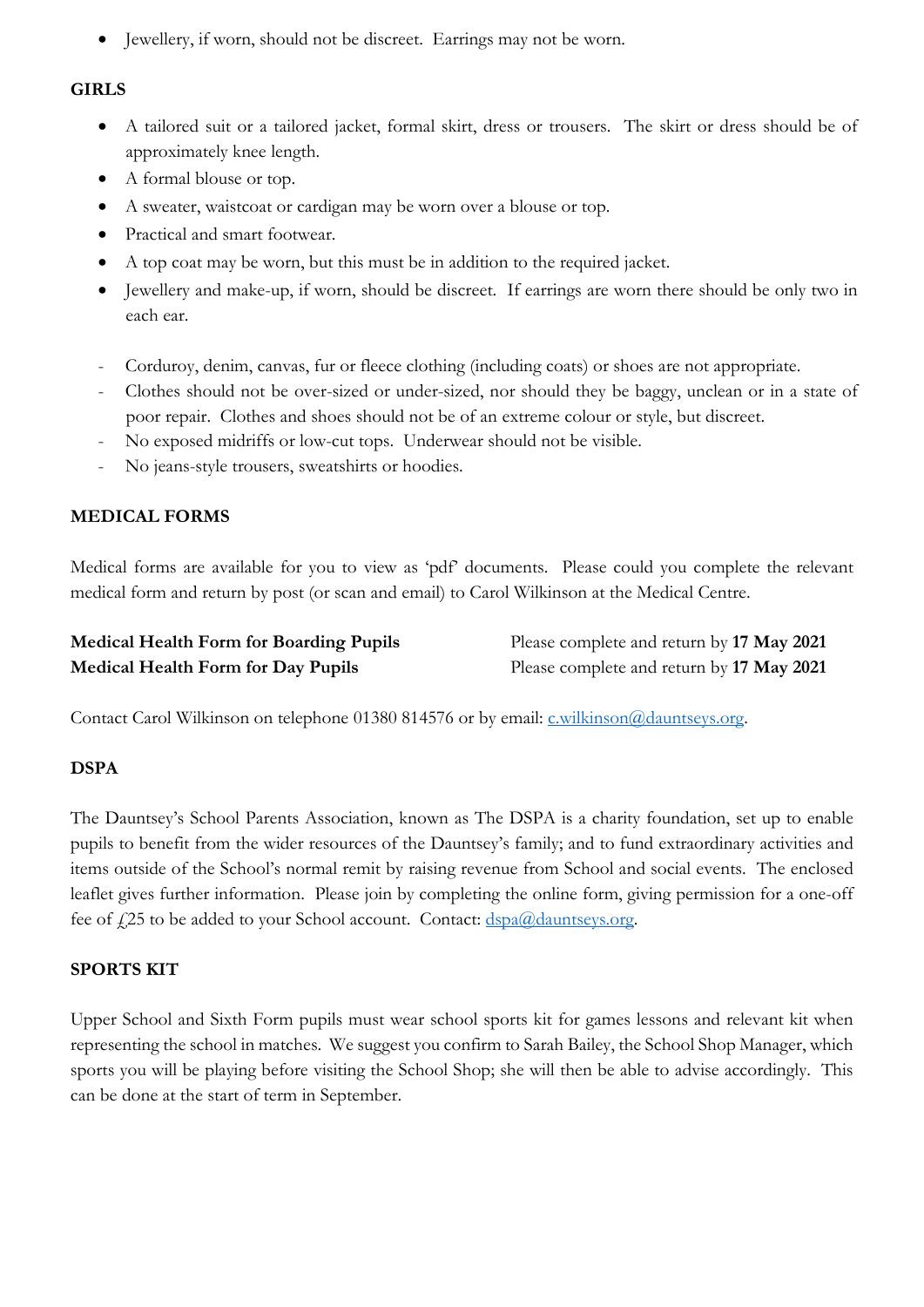#### **MUSIC LESSONS**

We have twenty-one instrumental teachers visiting each week who teach over three hundred instrumental lessons on a full range of instruments and voice. In order to guarantee a place, please book *as soon as possible*  by completing the form on the School website under *'New Pupils 2021'.* 

Please contact Debbie Davey with any queries, either by email: [d.davey@dauntseys.org](mailto:d.davey@dauntseys.org) or by telephone: 01380 814546.

### **DAILY SCHOOL TRANSPORT**

If you are a parent of a day pupil, Nick Barnes; Assistant Bursar, will write giving full information about bus routes (the information will also be published on the website, under *'New Pupils 2021').*

Please contact Nick Barnes, Assistant Bursar, by email: **buses@dauntseys.org** or by telephone: 01380 814513 for more detailed information.

## **SCHOOL POLICY ON MOUTHGUARDS**

It is compulsory for all pupils playing Rugby and Hockey to wear a mouthguard. Mouthguards can be ordered direct from Opro via the attached link: [https://www.opro.com/Catalogue/Mouthguard-Designs/School](https://www.opro.com/Catalogue/Mouthguard-Designs/School-and-Club-Designs/SchoolClub?designid=2601)[and-Club-Designs/SchoolClub?designid=2601](https://www.opro.com/Catalogue/Mouthguard-Designs/School-and-Club-Designs/SchoolClub?designid=2601)

#### **TENNIS COACHING**

Please contact Kerri Bradley or Will Baillie to book lessons:  $k$  bradley  $\omega_d$  dauntseys.org or [w.baillie@dauntseys.org.](mailto:w.baillie@dauntseys.org)

# **TRAVEL FOR (INTERNATIONAL) BOARDERS**

The school provides a UK travel planning and booking service for all our international pupils travelling between Dauntsey's and the point of arrival/departure into the UK. We aim to provide best value by sharing transport where possible, and by making reservations well in advance. The school also organises rail travel for those children requiring weekend travel within the UK.

For further information, and to give notice of travel arrangements, please contact Megan Williams either by email: [m.williams@dauntseys.org](mailto:m.williams@dauntseys.org) or by telephone on 01380 814514.

#### **DATA PROTECTION**

Please note: no data that is personal to you will be passed on to any person or persons outside of the school, unless you have given consent for your details to be shared.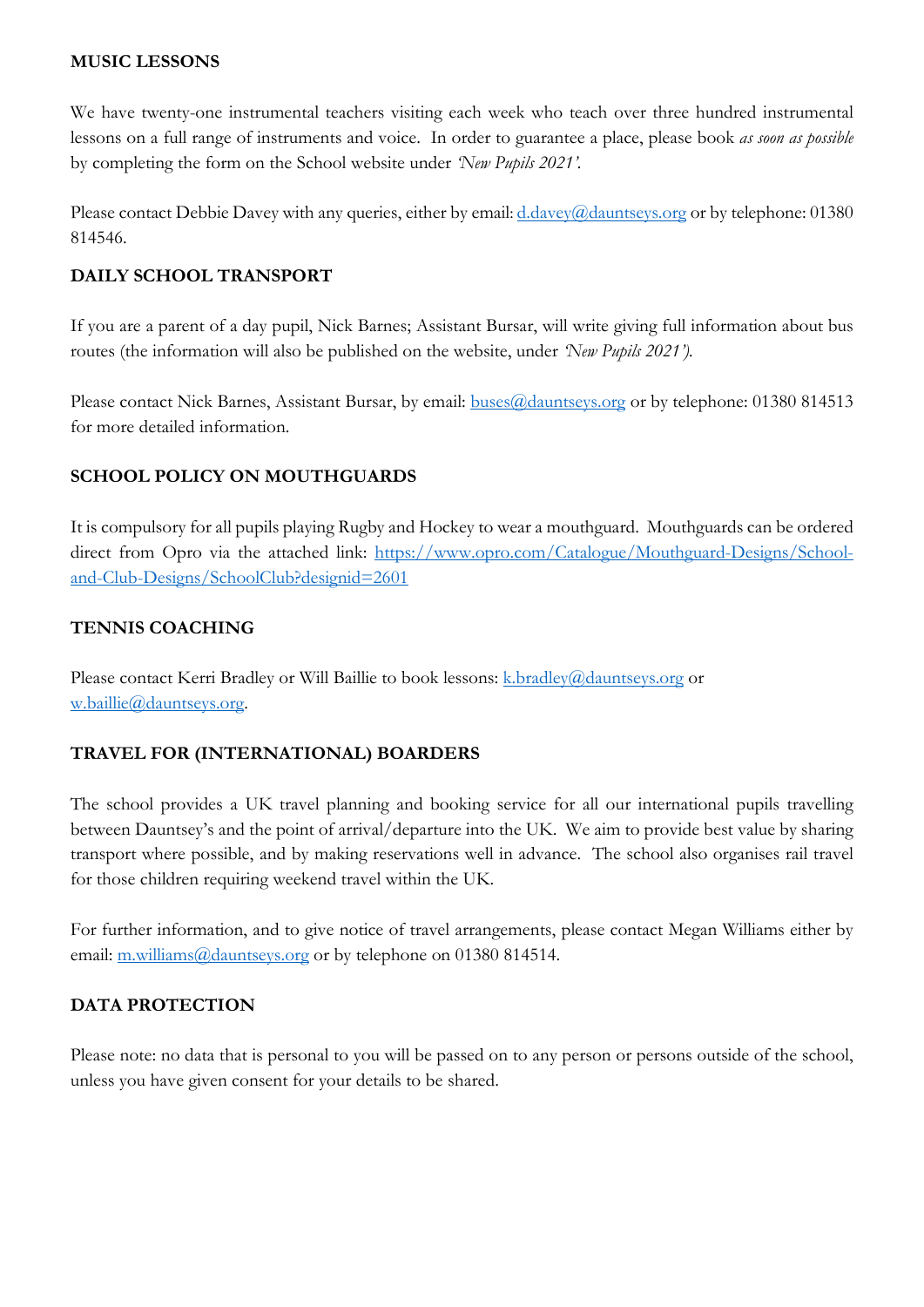## **INDUCTION PROGRAMME & START OF TERM ARRANGEMENTS**

Your son or daughter's Housemaster or Housemistress will be in contact in the summer term to welcome you to the House. They will also allocate a 'buddy' for your son or daughter who will be in touch over the summer. Those new to the Sixth From will be invited to a Welcome Reception on the afternoon of **Tuesday 22 June**.

Any new pupils who have previously played  $1<sup>st</sup>$  or  $2<sup>nd</sup>$  team sport, please contact Mr M. J. Olsen [\(m.olsen@dauntseys.org\)](mailto:m.olsen@dauntseys.org) for Rugby or Mr J. Devney [\(j.devney@dauntseys.org\)](mailto:j.devney@dauntseys.org) for Hockey. We may be in touch to invite your son or daughter to pre-season training prior to the start of the September term.

# **UPPER SCHOOL DAY PUPILS**

| Date                 | Time       | Information                                                       |
|----------------------|------------|-------------------------------------------------------------------|
| Thursday 2           | 08:30      | Induction sessions for all new Upper School day pupils;           |
| September            |            | including IT registration, photographs and allocation of lockers. |
|                      | 13:30      | School transport departs.                                         |
|                      | From 18:00 | House Receptions – more detailed information to follow.           |
| Friday 3 September   | 08:25      | Morning registration and normal lessons commence.                 |
|                      | 17:30      | End of the School day. School transport departs.                  |
| Saturday 4 September | 08:25      | Morning registration and normal lessons commence.                 |
|                      | Afternoon  | Boys' Rugby and Girls' Hockey.                                    |
|                      |            | School transport departs. (tbc)                                   |

### **UPPER SCHOOL BOARDING PUPILS**

| Date                 | Time       | <b>Information - Boarders</b>                                   |
|----------------------|------------|-----------------------------------------------------------------|
| Thursday 2           | 16:00      | New Upper School boarders arrive at School – please go directly |
| September            |            | to your House (more information to follow).                     |
|                      | From 16:00 | Afternoon tea in the Houses for pupils, parents and guardians.  |
|                      |            | Induction sessions (by House) in the Library for all new Upper  |
|                      |            | School boarders, accompanied by buddies, to include IT          |
|                      |            | registration and photographs.                                   |
|                      | 17:00      | Optional tours of the School for parents and guardians, with    |
|                      |            | House prefects.                                                 |
|                      | From 18:00 | House drinks reception for pupils, parents and guardians.       |
|                      | 19:00      | Boarders' supper.                                               |
| Friday 3 September   | 08:25      | Morning registration and normal lessons commence.               |
| Saturday 4 September | 08:25      | Morning registration and normal lessons continue.               |
|                      | Afternoon  | Boys' Rugby and Girls' Hockey.                                  |